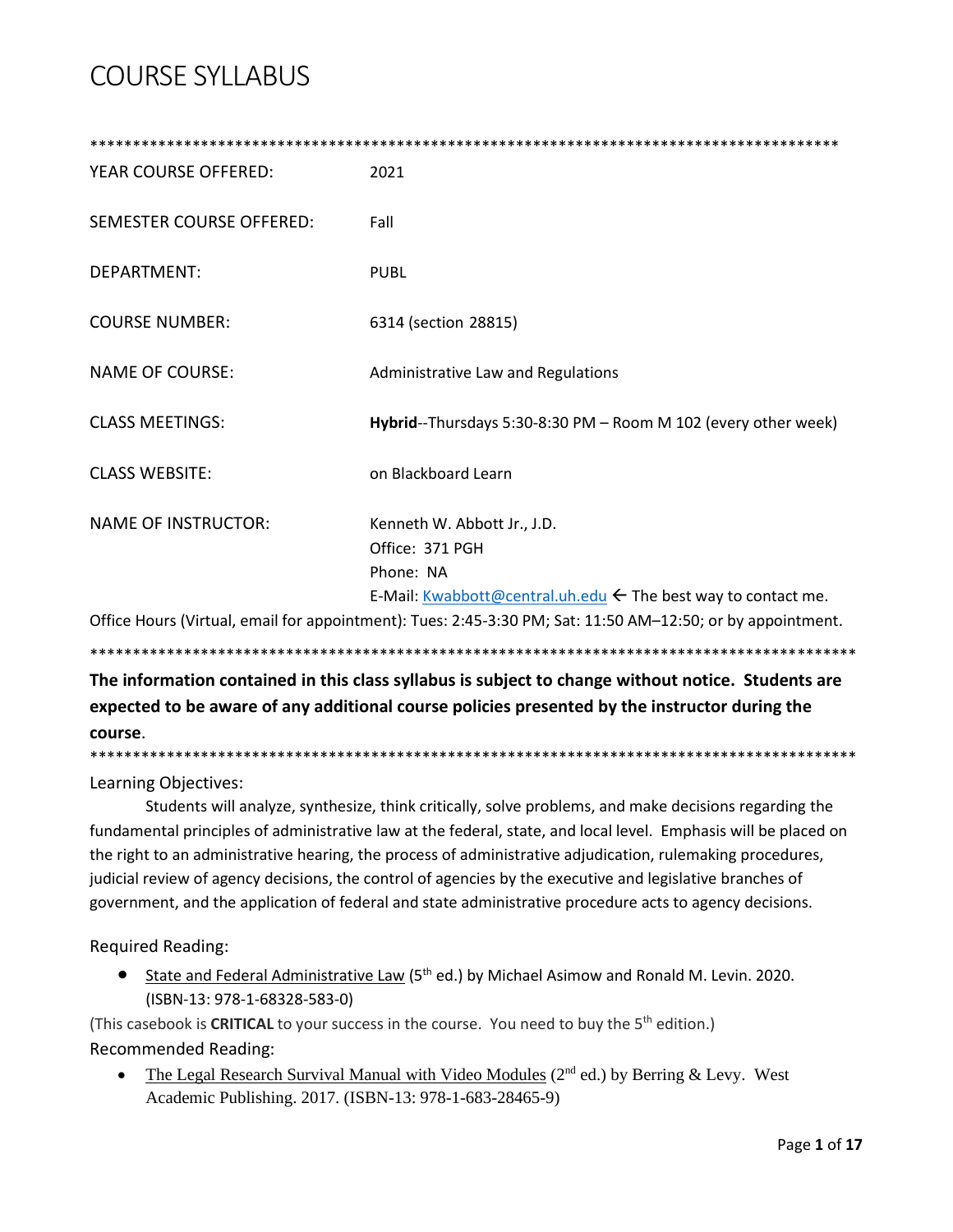#### Final Exam:

The Final Exam will be a **CUMULATIVE EXAM** that covers the **ENTIRE SEMESTER,** which is chapters 1-11 in your casebook, the accompanying class discussions and lectures, and the Blackboard discussion threads. The Final Exam will be worth 100 points, and will account for 20% of the Semester Grade. Students will type essay responses (in paragraph form) to several questions that come from two hypotheticals on the exam. The answers to all the questions for the Final Exam must total a **MINIMUM of 4 full typed pages**, and be no more than a **MAXIMUM of 8 full typed pages**. Students will be expected to cite various key court decisions, laws, legal tests, etc. that were learned throughout the semester to back up their conclusions. The ultimate conclusions that are reached by the student are not nearly as important as the arguments that they make and the sources they cite.

For the Final Exam, students may use the casebook, their notes, and the Blackboard discussion threads for this class. Students are **NOT** permitted to use websites, other books, **other classmates**, or any other human being to aid them in preparing their answers for the Final Exam. Students **MUST** type their answers using Word (in 12-point, Times New Roman font) and **upload it in the assignment link in Blackboard** by the due-date listed on the syllabus.

Success on the Final Exam is **HIGHLY DEPENDENT** upon a student keeping up with the assigned readings, and being prepared for, and engaged in, class discussions and discussion threads throughout the entire semester. **THERE IS NO MAKE-UP FINAL EXAM!** Failing to complete the Final Exam by the due-date will result in a grade of **ZERO** for the exam!

#### Participation Grade:

The Participation Grade will be worth 150 points, and account for 30% of the Semester Grade. Students are expected to come to class **ON TIME** having already read the assigned pages in the casebook (as well as any other handouts that may be assigned). Each face-to-face class, every student will be called on and asked questions about the assigned readings (using Socratic Method, like most law school courses do). The Participation Grade will be based on a given student's ability to answer questions when called on. Excessive absences will have a negative impact on a student's Participation Grade since it will be assumed that the excessive absences are due to the student not being prepared for class, and therefore skipping class.

The Participation Grade will be as follows:

**During the face-to-face classes throughout the semester, I will call on each student 6 times (each time will be worth 25 points).** Students will be called on during face-to-face class meeting. There will be 6 face-to-face class meetings where we have class discussions about the assigned readings. **If a student misses a face-to-face class session, they must have a legitimate documented excuse for missing if they want their absence excused and an opportunity to get an alternative assignment to replace their missing participation grade.** If a student shows up to class more than **10 minutes late** to class, I will deduct 5 points from their participation grade for that class.

When I call on a student, I am looking for a few things: (1) is it clear to me that the student **read** the assigned reading; (2) is it clear to me that the student **understood** the assigned reading; and (3) can the student demonstrate **critical thinking** skills by applying their understanding of what they read to other hypotheticals? Please note that during class discussions I tend to focus on the cases from the assigned readings in the casebook, but **ANYTHING** from the assigned readings is fair game for class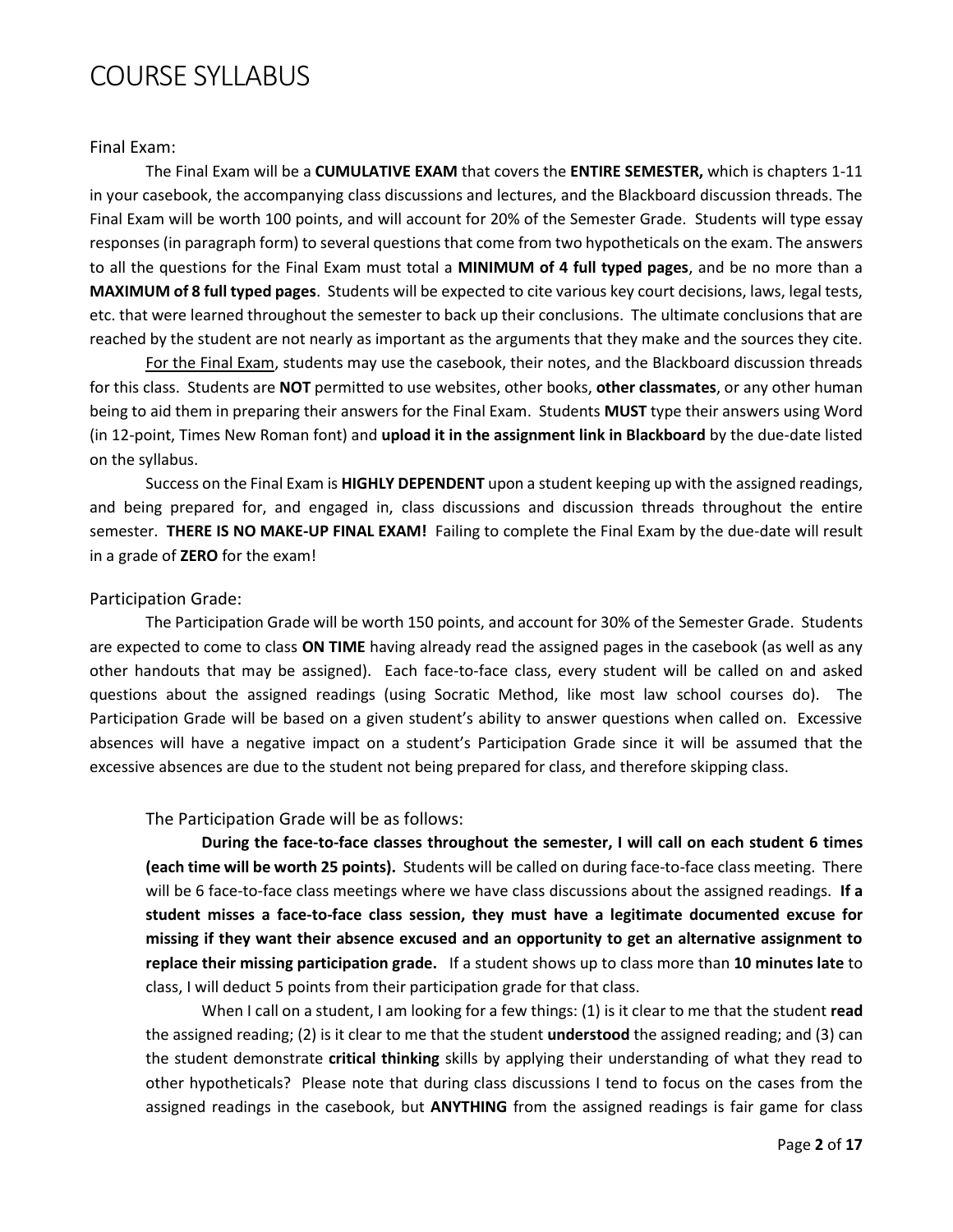discussion. This includes the "Notes and Questions" sections that follow many cases, as well as any background material a given chapter might provide.

TO BE VERY CLEAR, IF YOU HAVE NEVER DONE THIS BEFORE IN ANOTHER COURSE, IT WILL APPEAR DIFFICULT AT FIRST, BUT OVER TIME YOU WILL GET BETTER AT IT. Also, this is **NOT** a law school course, so I am **NOT** holding you to the standards of a student in law school, but I do expect you to be prepared every day. Please don't get scared and start skipping class, because that is the worst thing you can do. If you put in the work, you should do fine.

When discussing a case, you should have knowledge of the following:

- 1) Give the **CRITCIAL FACTS** of the case. This means that you only give a brief summary of the **key facts** that impact the ultimate outcome of the case. This might also include a discussion of any laws, executive orders, executive agreements, or treaties that are at issue in the case. There is no need to trace what the lower courts decided (unless a lower court decision is a critical fact that impacts the outcome of the case).
- 2) The key **ISSUE or ISSUES** in the case. **The issue should be in question form** and should typically be 1 or 2 sentences long. Keep in mind that most cases typically involve a number of legal issues, but the issue or issues you are identifying is based on the particular excerpt of the court opinion that the casebook is using.
- 3) The **MAJORITY OPINION and any CONCURRING or DISSENTING OPINIONS**. This means that you identify the holding of the court and discuss the logic behind the majority's opinion. Here you would dive into the various legal arguments that the majority is making, and identify any tests that the majority might establish for dealing with the legal issue. In essence, it is critical to flesh out the **REASONING** of the court
- 4) The **CONCISE RULE OF LAW** for the case. This should be 1 or 2 sentences long. The concise rule or law is the general principle of law that the case creates or redefines.
- 5) **Your take on the Court's opinion(s)** and how this case ties to other significant cases that deal with similar legal issues.

Discussion Thread Posts:

The Discussion Thread Posts will be worth a total of 150 points, and will account for 30% of the Semester Grade. **Each student will make one initial post and two replies biweekly, when the class is online.** Combined, the initial post and two replies are worth 25 points per week. There will be six weeks during the semester when students are required to make discussion thread posts. Six weeks x's 25 points per week = 150 total Discussion Thread Post points for the semester.

**Each Initial Post will be worth 15 points. Each Initial Post must be a MINIMUM of 2 full paragraphs long,** but you are encouraged to write more if you think it is necessary. Biweekly (each week that the class is online) I will post a new discussion thread question that every student will respond to for their initial post. **Please submit your initial post by 9 PM on Tuesday, so that students have ample time to submit their replies.**

In addition to a biweekly Initial Post, each student will post a reply to two other students' initial posts. Each of these replies will be worth 5 points. **Each reply must be a MINIMUM of one full paragraph in length,**  but you are encouraged to write more if you think it is necessary. Replies must be constructive, and not mean or abusive. Therefore, you should constructively point out flaws in your classmates' arguments, or constructively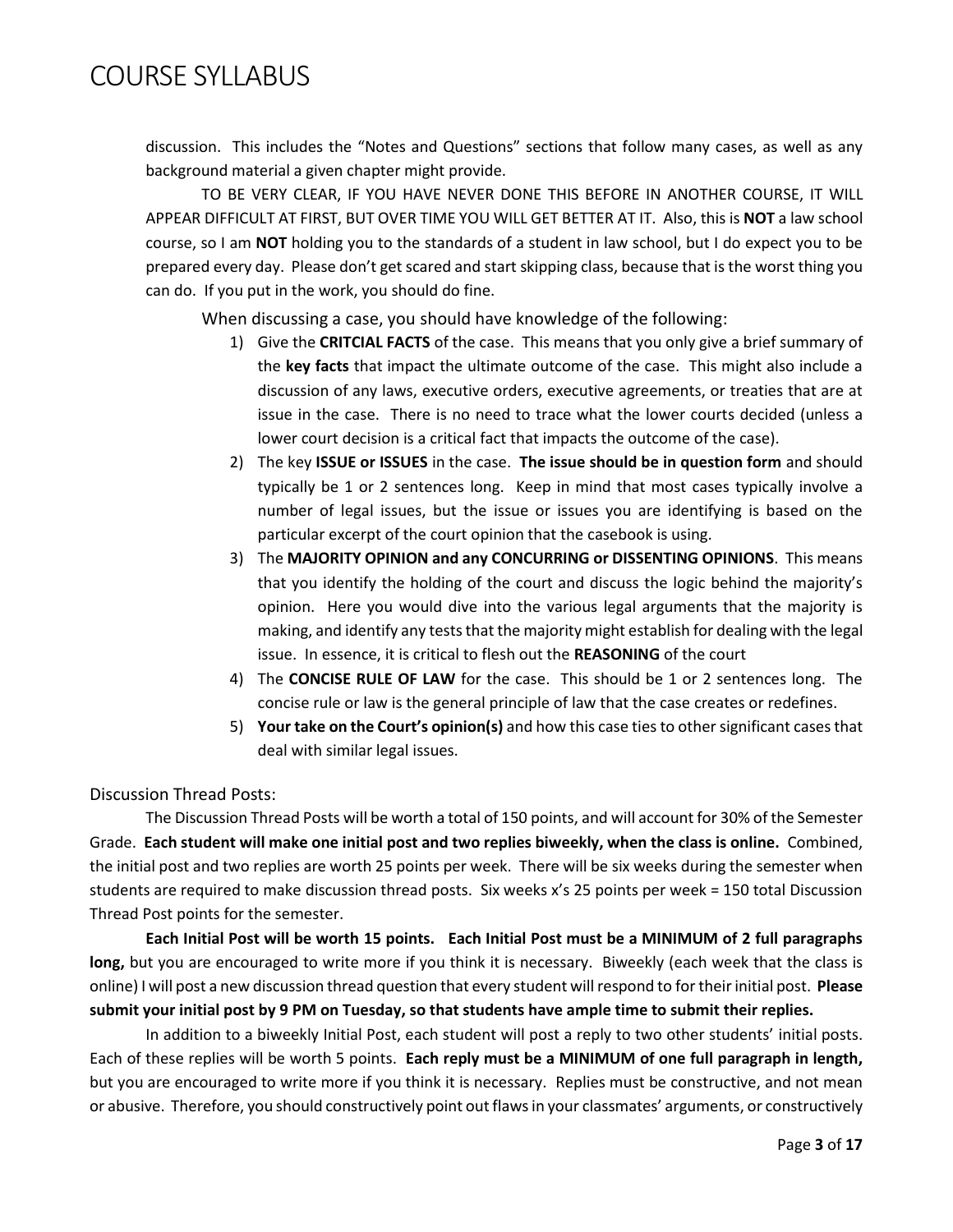point out arguments that they failed to consider. The point of the replies is to get you all to interact with your fellow classmates, so that you can better understand the assigned material.

The initial posts and replies will be graded on the **QUALITY** of the submissions, and not on their length. Therefore, in your posts, you need to make it clear that you read and understood the assigned readings for that week. You are not being graded on the ultimate conclusions that you reach. Instead, you are being graded on the **ARGUMENTS** that you make and how well you back them up, using cases, laws, regulations, etc.

#### Term Paper:

The Term Paper is worth 100 points and will be worth 20% of the Semester Grade. It must be typed in a Word document (double-spaced, 12-point font, Times New Roman) and uploaded into the assignment link in Blackboard by the due-date. The Term Paper should be proofread and spell-checked before it is submitted. **Late papers will be penalized 10 points for every day that they are late (this includes the weekend).**

**The Term Paper is a MINIMUM of 5 FULL pages, and a MAXIMUM of 12 FULL pages.** 10 points per page will be deducted for any Term Papers that fail to reach the minimum page-length. I stop reading Term Papers after the 12<sup>th</sup> page, so if you exceed the maximum page-length, the extra pages will **NOT** get read by me. The Term Paper should also include a **Cover Page**, that includes your full name, student ID number, the course name, semester, and title of the paper. **A MINIMUM of 5 sources must be incorporated into the paper. A Works Cited page must be included at the ended of the Term Paper.** Students may use any format that they prefer to write the paper and cite their sources (e.g., APA, MLA, Chicago-style, etc.). The casebook can be used as one of the sources. All the sources should be **CREDIBLE** sources. Footnotes may be used, but are not required. Direct quotes are permissible, but must be kept to a **minimum**. The Cover Page and Works Cited page do **NOT c**ount towards the page-length.

**The Term Paper is over the Chevron Doctrine.** This topic is covered in Chapter 9 of the casebook, in the case of Chevron U.S.A. Inc. v. Natural Resources Defense Council (1984). There are also several notes and questions in that chapter that discuss the Chevron Doctrine. Obviously, this case is covered in chapter 9, so you need to read ahead and read this case earlier in the semester to give yourself time to understand the content, do your research, and write the Term Paper. There is a folder in Blackboard with resources that can help you with your research. **The Term Paper MUST address ALL the following topics:**

- (1) Brief the case of Chevron U.S.A. Inc. v. Natural Resources Defense Council (1984). For this brief you only need to discuss (a) the critical facts; (b) the issue(s); and (c) the opinion of the Court. Be sure to fully flesh out the **REASONING** behind the Court's Opinion, and to accurately identify what the Chevron Doctrine is.
- (2) Discuss any other significant cases that modify the Chevron Doctrine.
- (3) How does the Chevron Doctrine impact agencies and how does it impact the courts? Elaborate.
- (4) Does the Chevron Doctrine apply only at the federal level, or does it also apply to the state and local level? Elaborate. If applicable/possible, give examples of how it is used here in Texas or in nearby counties or cities.
- (5) What are our opinions of the Chevron Doctrine? Should it be abandoned? Modified? Does it change your views on how powerful or weak agencies are? Elaborate.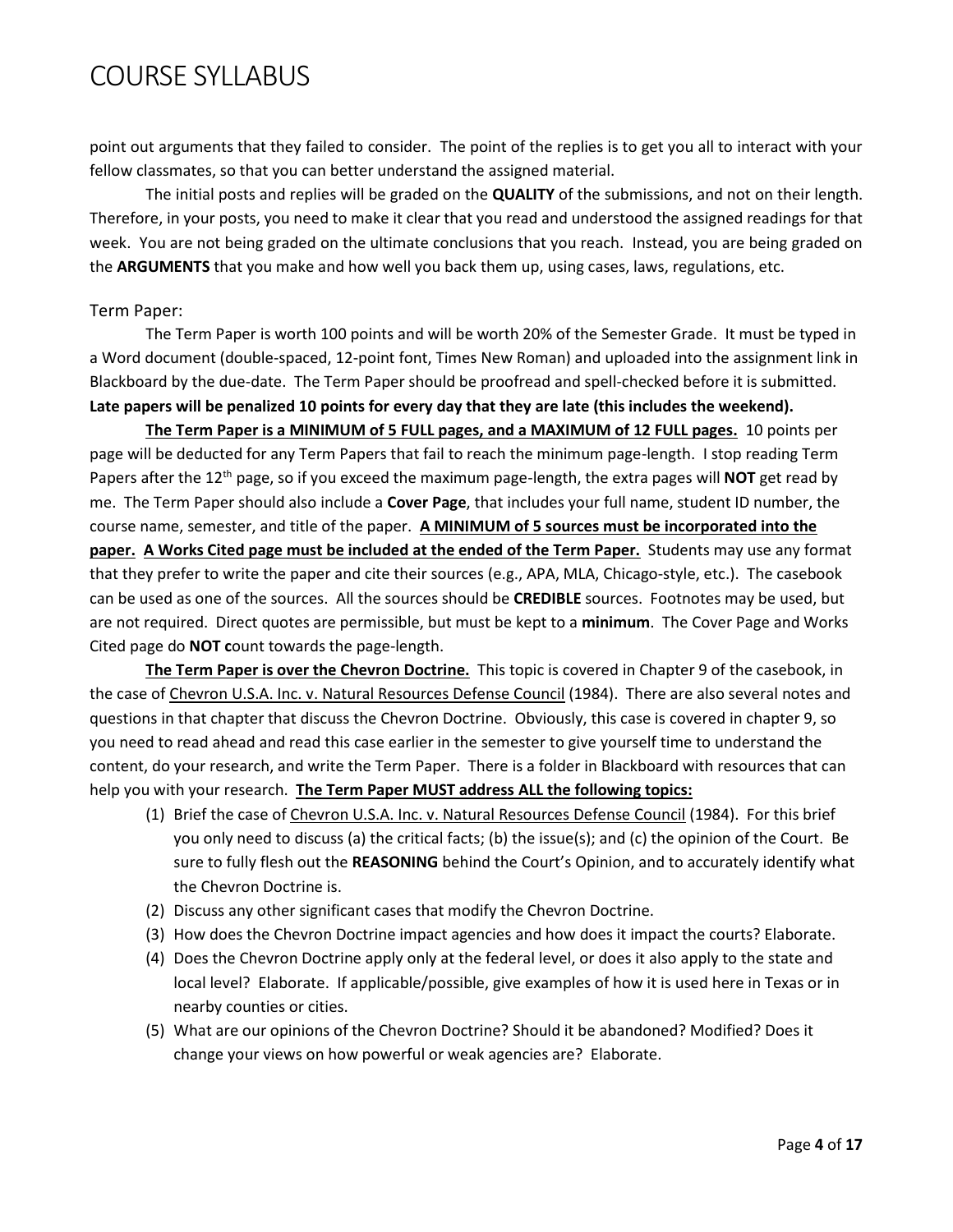| Assignment                                                                                  | <b>Details</b>                                                                                                                                                                                                                                       | <b>Total</b><br>Possible<br>Points                               | Percent of<br>Semester<br>Grade |
|---------------------------------------------------------------------------------------------|------------------------------------------------------------------------------------------------------------------------------------------------------------------------------------------------------------------------------------------------------|------------------------------------------------------------------|---------------------------------|
| <b>Participation Grade</b><br>(Every other week during<br>face-to-face classes. 6<br>total) | Based on a student's ability to convey their knowledge of<br>assigned readings during class discussions. Students will<br>be called on each week that we meet face-to-face.                                                                          | 150 points<br>(6 different<br>days, worth<br>25 points<br>each.) | 30%                             |
| <b>Discussion Thread Posts</b><br>(Submitted in Blackboard<br>every other week. 6 total)    | Based on a student's ability to, in an intelligent way,<br>answer biweekly discussion thread questions about the<br>assigned readings for that week.<br>Each student will make an initial post and two replies to<br>other students' posts biweekly. | 150 points<br>(6 weeks,<br>worth 25<br>points per<br>week.)      | 30%                             |
| <b>Term Paper</b>                                                                           | 5-12 pages long. Over the Chevron Doctrine. Make sure<br>to address ALL the topics/questions. (See page 4 of the<br>syllabus for more detail.)                                                                                                       | 100 points                                                       | 20%                             |
| <b>Final Exam</b>                                                                           | <b>CUMULATIVE</b><br>Over chapters 1-11 in your casebook, as well as the<br>accompanying Lecture Notes and discussion threads.                                                                                                                       | 100 points                                                       | 20%                             |
| Total:                                                                                      | The sum of the grades for all the assignments.                                                                                                                                                                                                       | 500 points                                                       | 100%                            |

### Letter Grade Assignment:

(SUBJECT TO CHANGE BY THE PROFESSOR IF NECESSARY. **THE PROFESSOR DOES NOT "BUMP-UP" SEMESTER GRADES.**) *\*NOTE THAT AN "A" STARTS AT 470 POINTS (94%) BECAUSE THE GRADE OF "A+" IS NOT POSSIBLE AT THIS UNIVERSITY*

| <b>Semester Letter Grade</b> | <b>Total Semester Points</b> | <b>Final Semester Average</b> |
|------------------------------|------------------------------|-------------------------------|
| A                            | *470 and above               | $*94-100+$                    |
| $A-$                         | 450-469.99                   | 90-93.999                     |
| $B+$                         | 435-449.99                   | 87-89.999                     |
| B                            | 415-434.99                   | 83-86.999                     |
| $B -$                        | 400-414.99                   | 80-82.999                     |
| $C+$                         | 385-399.99                   | 77-79.999                     |
| $\mathbf C$                  | 365-384.99                   | 73-76.999                     |
| $C-$                         | 350-364.99                   | 70-72.999                     |
| $D+$                         | 335-349.99                   | 67-69.999                     |
| D                            | 315-334.99                   | 63-66.999                     |
| D-                           | 300-314.99                   | 60-62.999                     |
| F                            | 299.99 and below             | Below 60                      |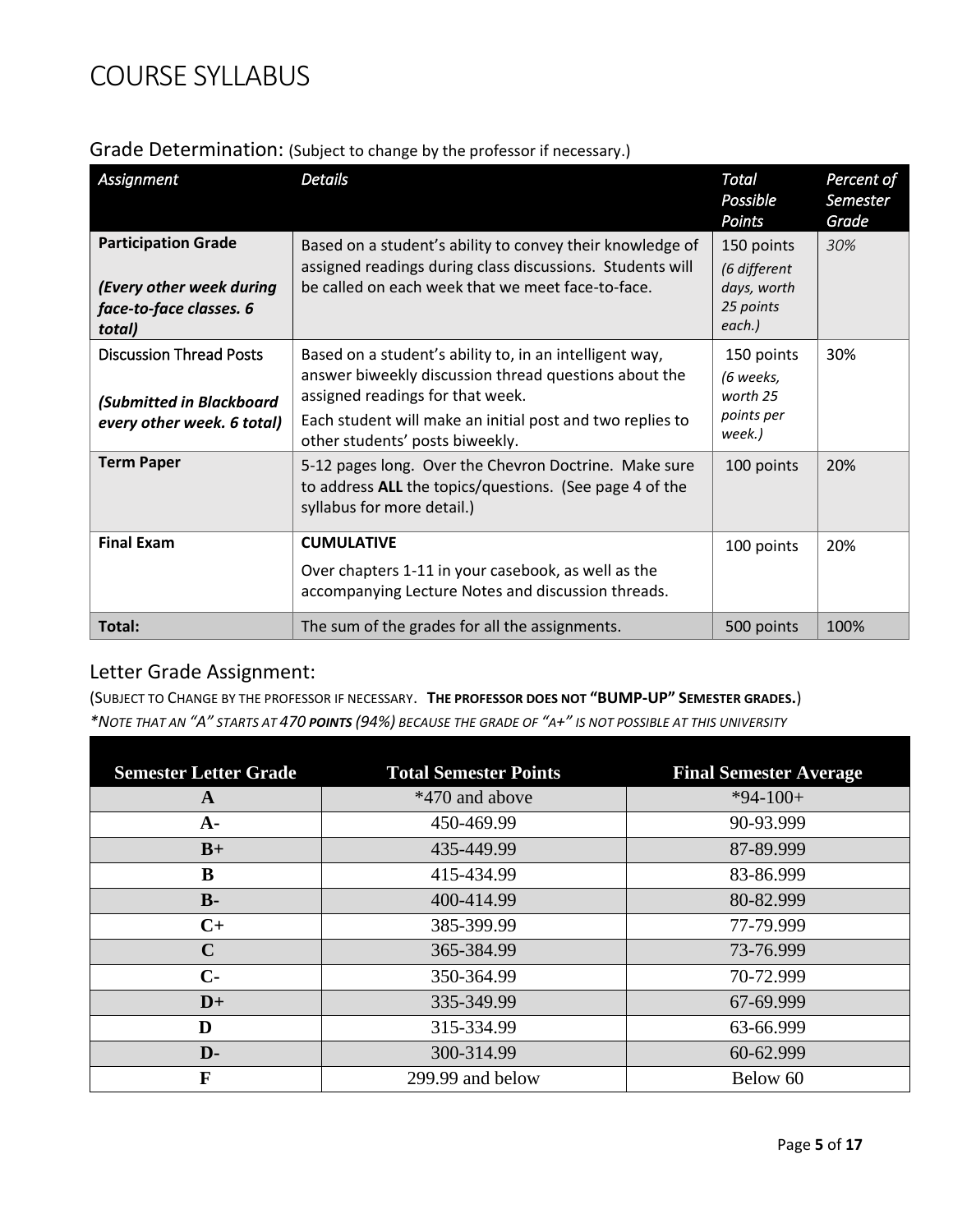#### Attendance:

Keep in mind that this is a hybrid class that meets face-to-face half of the time, and online the other half of the time. You should try to attend class every day that the class is face-to-face. You are paying for the class, so why not show up? Besides, missing class causes you to miss class discussions and any other announcements that I might make during class. Missing the class discussions will make it much more difficult for you to be able to understand the content of the course. Plus, I do **NOT** provide lecture/discussion notes to students who miss class, so if you miss class you would have to obtain the notes you miss from a classmate.

More importantly, missing a face-to-face class means that you will have to provide me with a legitimate documented excuse for missing if you want to be able to get an alternative assignment to make up the missing points for your Participation Grade.

On weeks that this class is online, I do not take attendance. However, you are expected to submit your Discussion Thread Posts (one initial post and two replies) for each of those weeks by the deadline. Failure to do so will result in a zero for the assignment. There will also be a one-hour live session during our regular class time and some type of lecture or video for you to watch/listen to each week that the class is online.

#### Academic Honesty:

The department adheres to the University Policy on Academic Honesty. Please review this policy at:<http://www.uh.edu/academics/catalog/general/acade2.html#honesty> The standard sanction for a violation of Academic Policy is a failure in the course and a notation on the academic record.

YOU ARE **NOT ALLOWED** TO USE OTHER CLASSMATES, OTHER PEOPLE, OR WEBSITES DURING THE FINAL EXAM…DOING SO COUNTS AS **CHEATING** AND WILL RESULT IN AT MINIMUM A **ZERO ON YOUR EXAM**, POSSIBLY **AN F IN THIS COURSE**, AND POSSIBLY **EXPULSION** FROM THIS UNIVERSITY!

If you copy my exam questions and **post them online** for future students, you are guilty of **CHEATING**. If I see my exam questions posted online, I will have somebody in IT trace the digital footprint of the individual that posted the questions, so that I can present that evidence to the university to get said student **EXPELLED**.

Plagiarism is **NOT** tolerated and counts as cheating. Therefore, make sure that any work you submit is **YOUR** own work.

#### Contacting the Professor:

If you need to contact me, please email me, **and include your full name, student ID number, and the course (PUBL 6314 – Administrative Law) in the email**. Allow me 24 hours to respond to your email. Emails sent on the weekend or on holidays may not get a reply until the following Monday. You should get in a habit of using your official UH email account when contacting any faculty or staff at UH, since private email accounts are sometimes not compatible with the email accounts of faculty and staff.

#### Dropping This Course:

**The instructor is NOT responsible for dropping a student from this course.** Each student must take the appropriate actions and drop this course themselves according to the policies set out by the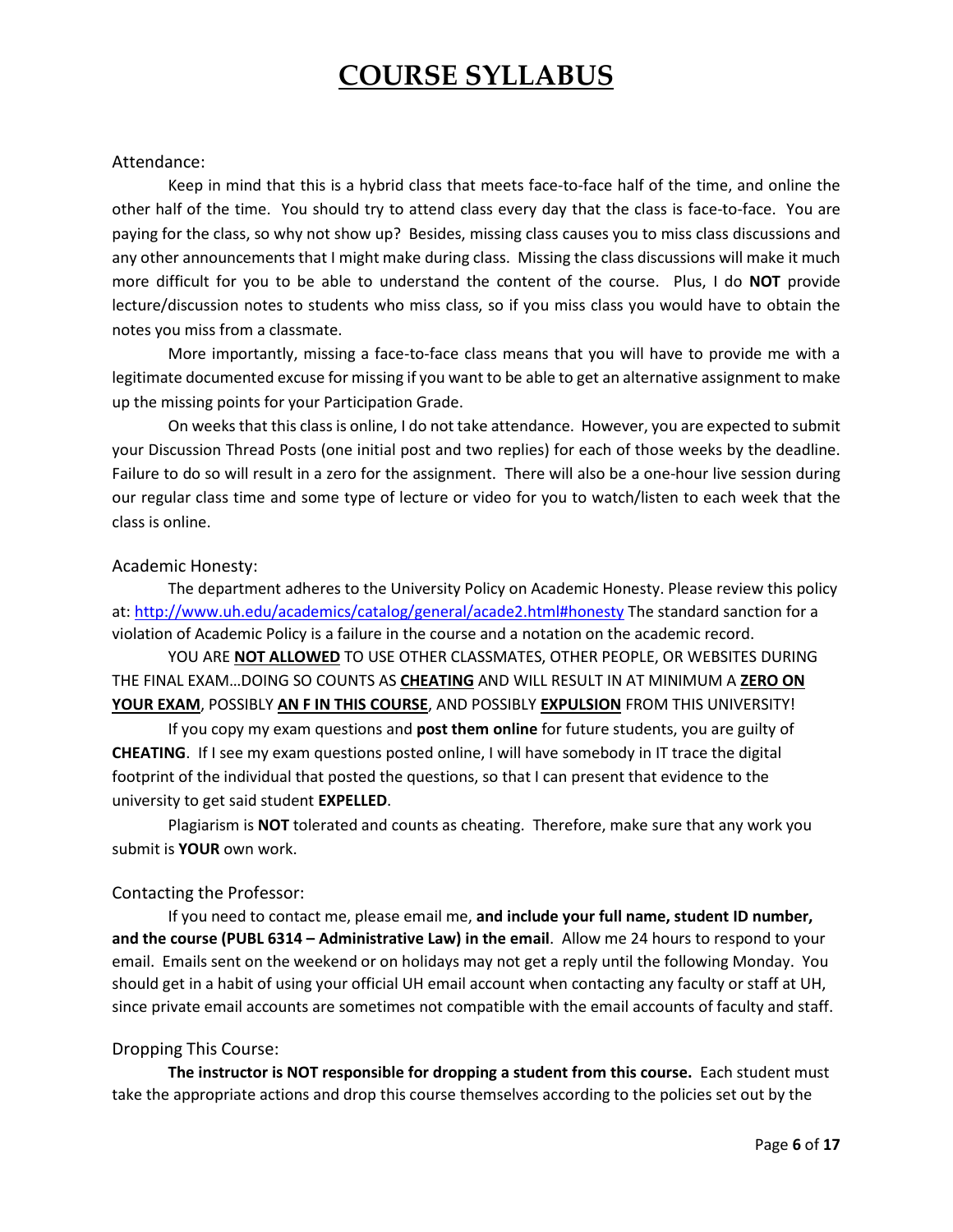university. However, each student that plans to drop this class must also inform the instructor of their decision to do so. **It is the student's responsibility to be aware of the deadlines for dropping a course.**

#### Grade Expectations:

Some students assume they should get an A for doing the bare minimum. They are incorrect. This is a graduate-level college course. As such, if you want to earn an A, you need to do exceptional work that goes beyond the bare minimal requirements of the assignments. Doing the bare minimum makes your work average, and will result in a grade of C. Good work is deserving of a B, and excellent work is deserving of an A.

#### About How Challenging this Course Is:

**TO BE VERY CLEAR, IF YOU HAVE NEVER TAKEN A LAW-TYPE COURSE BEFORE, IT WILL APPEAR DIFFICULT AT FIRST, BUT OVER TIME YOU WILL GET BETTER AT IT**. Also, this is **NOT** a law school course, so I am **NOT** holding you to the standards of a student in law school, but I do expect you to read all the assigned readings and to submit quality work. This course is a lot of effort, but don't panic. Please don't get scared and stop reading or stop submitting assignments. If you put in the work, you should do fine.

#### Counseling and Psychological Services:

Counseling and Psychological Services (CAPS) — [www.uh.edu/caps](http://www.uh.edu/caps) —are available for students having difficulties managing stress, adjusting to college, or feeling sad and hopeless. You can reach CAPS) by calling 713-743-5454 during and after business hours for routine appointments or if you or somebody you know is in crisis. The "Let's Talk" program provides a drop-in consultation service at convenient locations and hours around campus. [https://uh.edu/caps/outreach/lets](https://uh.edu/caps/outreach/lets-talk/index.php#hours)[talk/index.php#hours](https://uh.edu/caps/outreach/lets-talk/index.php#hours)

#### Student Conduct Policy:

CLASS students are expected to abide by the University of Houston's Code of Student Conduct: <http://www.uh.edu/dos/behavior-conduct/student-code-of-conduct/>

#### Sexual Misconduct Policy:

In accordance with the UHS Sexual Misconduct Policy, your instructor is a "responsible employee" for reporting purposes under Title IX regulations and state law and must report incidents of sexual misconduct (sexual harassment, non-consensual sexual contact, sexual assault, sexual exploitation, sexual intimidation, intimate partner violence, or stalking) about which they become aware to the Title IX office. Please know there are places on campus where you can make a report in confidence. You can find more information on the Title IX website a[t https://uh.edu/equal](https://uh.edu/equal-opportunity/title-ix-sexual-misconduct/resources/)[opportunity/title-ix-sexual-misconduct/resources/.](https://uh.edu/equal-opportunity/title-ix-sexual-misconduct/resources/)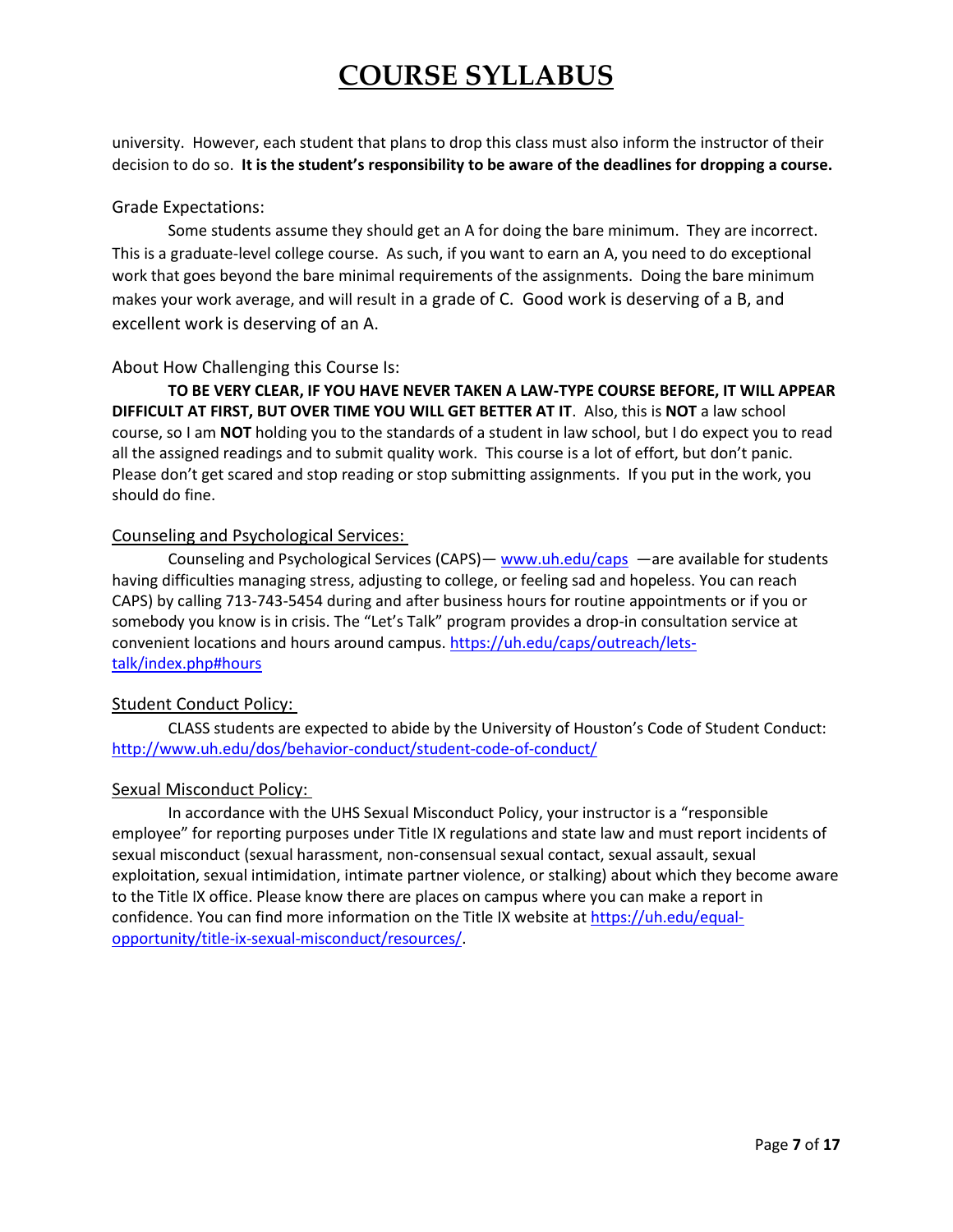#### Resources for Online Learning:

The University of Houston is committed to student success, and provides information to optimize the online learning experience through our [Power-On](https://uh.edu/power-on/learning/) website. Please visit this website for a comprehensive set of resources, tools, and tips including: obtaining access to the internet, AccessUH, and Blackboard; requesting a laptop through the Laptop Loaner Program; using your smartphone as a webcam; and downloading Microsoft Office 365 at no cost. For questions or assistance contact [UHOnline@uh.edu.](mailto:uhonline@uh.edu)

#### UH Email:

Please check and use your Cougarnet email for communications related to this course. To access this email, [login](https://uh.edu/infotech/services/office365/how-to-login/) to your Microsoft 365 account with your Cougarnet credentials. Email communications related to this course will be sent to your Exchange email account which each University of Houston student receives. The Exchange mail server can be accessed via Outlook, which provides a single location for organizing and managing day-to-day information, from email and calendars to contacts and task lists. Exchange email accounts can be accessed by logging into Office 365 with your Cougarnet credentials or through Access UH. They can also be configured on IOS and Android mobile devices. Additional assistance can be found at the Get Help page.

#### Helpful Information:

COVID-19 Updates[: https://uh.edu/covid-19/](https://uh.edu/covid-19/)

Coogs Care:<https://www.uh.edu/dsaes/coogscare/>

Laptop Checkout Requests: [https://www.uh.edu/infotech/about/planning/off](https://www.uh.edu/infotech/about/planning/off-campus/index.php#do-you-need-a-laptop)[campus/index.php#do-you-need-a-laptop](https://www.uh.edu/infotech/about/planning/off-campus/index.php#do-you-need-a-laptop)

Health FAQs[: https://uh.edu/covid-19/faq/health-wellness-prevention-faqs/](https://uh.edu/covid-19/faq/health-wellness-prevention-faqs/)

Student Health Center: [https://uh.edu/class/english/lcc/current-students/student-health](https://uh.edu/class/english/lcc/current-students/student-health-center/index.php)[center/index.php](https://uh.edu/class/english/lcc/current-students/student-health-center/index.php)

#### End of the Interim Grade Policy:

Please be aware, the Interim Grade Policy ended with the spring 2021 semester and the university has returned to our standard grading policies. You can find more information on UH Grade Policy here[: http://publications.uh.edu/content.php?catoid=36&navoid=12929](http://publications.uh.edu/content.php?catoid=36&navoid=12929)

#### COVID-19 Information:

Students are encouraged to visit the University's [COVID-19](https://www.uh.edu/covid-19/information-for/students/) website for important information including on-campus testing, vaccines, diagnosis and symptom protocols, campus cleaning and safety practices, report forms, and positive cases on campus. Please check the website throughout the semester for updates.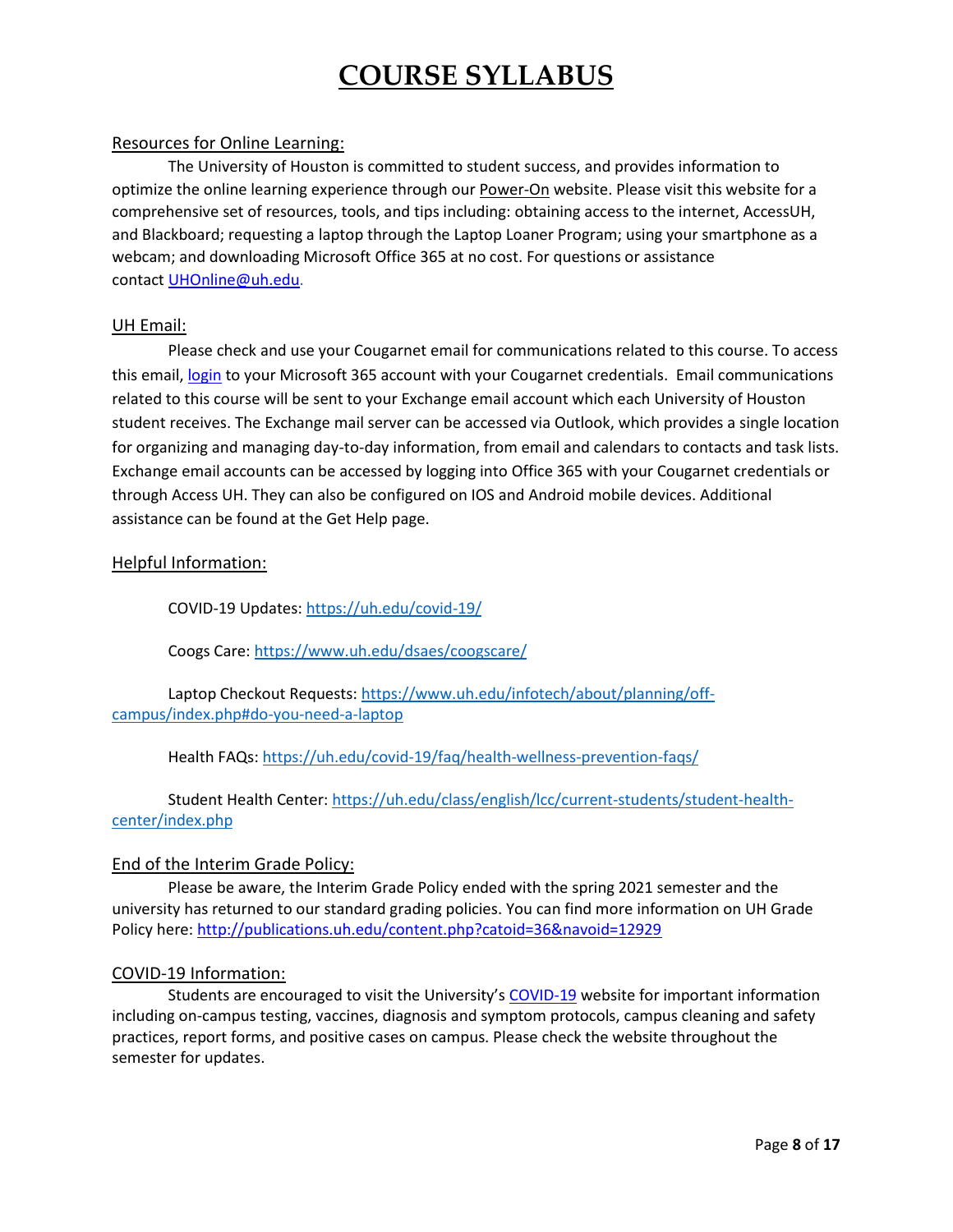#### Vaccinations:

Data suggests that vaccination remains the best intervention for reliable protection against COVID-19. Students are asked to familiarize themselves with pertinent [vaccine information,](https://www.uh.edu/covid-19/information/vaccine/) consult with their health care provider. The University strongly encourages all students, faculty, and staff to be vaccinated.

#### Reasonable Academic Adjustments/Auxiliary Aids:

The University of Houston complies with Section 504 of the Rehabilitation Act of 1973 and the Americans with Disabilities Act of 1990, pertaining to the provision of reasonable academic adjustments/auxiliary aids for disabled students. In accordance with Section 504 and ADA guidelines, UH strives to provide reasonable academic adjustments/auxiliary aids to students who request and require them. If you believe that you have a disability requiring an academic adjustments/auxiliary aid, please contact [the Justin Dart Jr. Student Accessibility Center](https://uh.edu/accessibility/) (formerly the Justin Dart, Jr. Center for Students with DisABILITIES). Students seeking accommodation must register with the Justin Dart, Jr. Student Accessibility Center at 713-743-5400 and present approved documentation to me as soon as possible

#### Excused Absence Policy:

Regular class attendance, participation, and engagement in coursework are important contributors to student success. Absences may be excused as provided in the University of Houston [Undergraduate Excused Absence Policy](http://catalog.uh.edu/content.php?catoid=36&navoid=13956) and [Graduate Excused Absence Policy](https://uh.edu/provost/policies-resources/student/excused-absence-policy/) for reasons including: medical illness of student or close relative, death of a close family member, legal or government proceeding that a student is obligated to attend, recognized professional and educational activities where the student is presenting, and University-sponsored activity or athletic competition. Under these policies, students with excused absences will be provided with an opportunity to make up any quiz, exam or other work that contributes to the course grade or a satisfactory alternative. Please read the full policy for details regarding reasons for excused absences, the approval process, and extended absences. Additional policies address absences related to [military service,](http://publications.uh.edu/content.php?catoid=34&navoid=12714) [religious holy](http://publications.uh.edu/content.php?catoid=34&navoid=12495)  [days,](http://publications.uh.edu/content.php?catoid=34&navoid=12495) [pregnancy and related conditions,](https://uhsystem.edu/compliance-ethics/_docs/sam/01/1d7.pdf) and [disability.](https://uhsystem.edu/compliance-ethics/_docs/sam/01/1d9.pdf)

#### Recording of Class:

Students may not record all or part of class, livestream all or part of class, or make/distribute screen captures, without advanced written consent of the instructor. If you have or think you may have a disability such that you need to record class-related activities, please contact the [Justin Dart, Jr.](https://uh.edu/accessibility/)  [Student Accessibility Center.](https://uh.edu/accessibility/) If you have an accommodation to record class-related activities, those recordings may not be shared with any other student, whether in this course or not, or with any other person or on any other platform. Classes may be recorded by the instructor. Students may use instructor's recordings for their own studying and notetaking. Instructor's recordings are not authorized to be shared with *anyone* without the prior written approval of the instructor. Failure to comply with requirements regarding recordings will result in a disciplinary referral to the Dean of Students Office and may result in disciplinary action.

#### Syllabus Changes:

Due to the changing nature of the COVID-19 pandemic, please note that the instructor may need to make modifications to the course syllabus and may do so at any time. Notice of such changes will be announced as quickly as possible through an announcement in the Blackboard page for this class.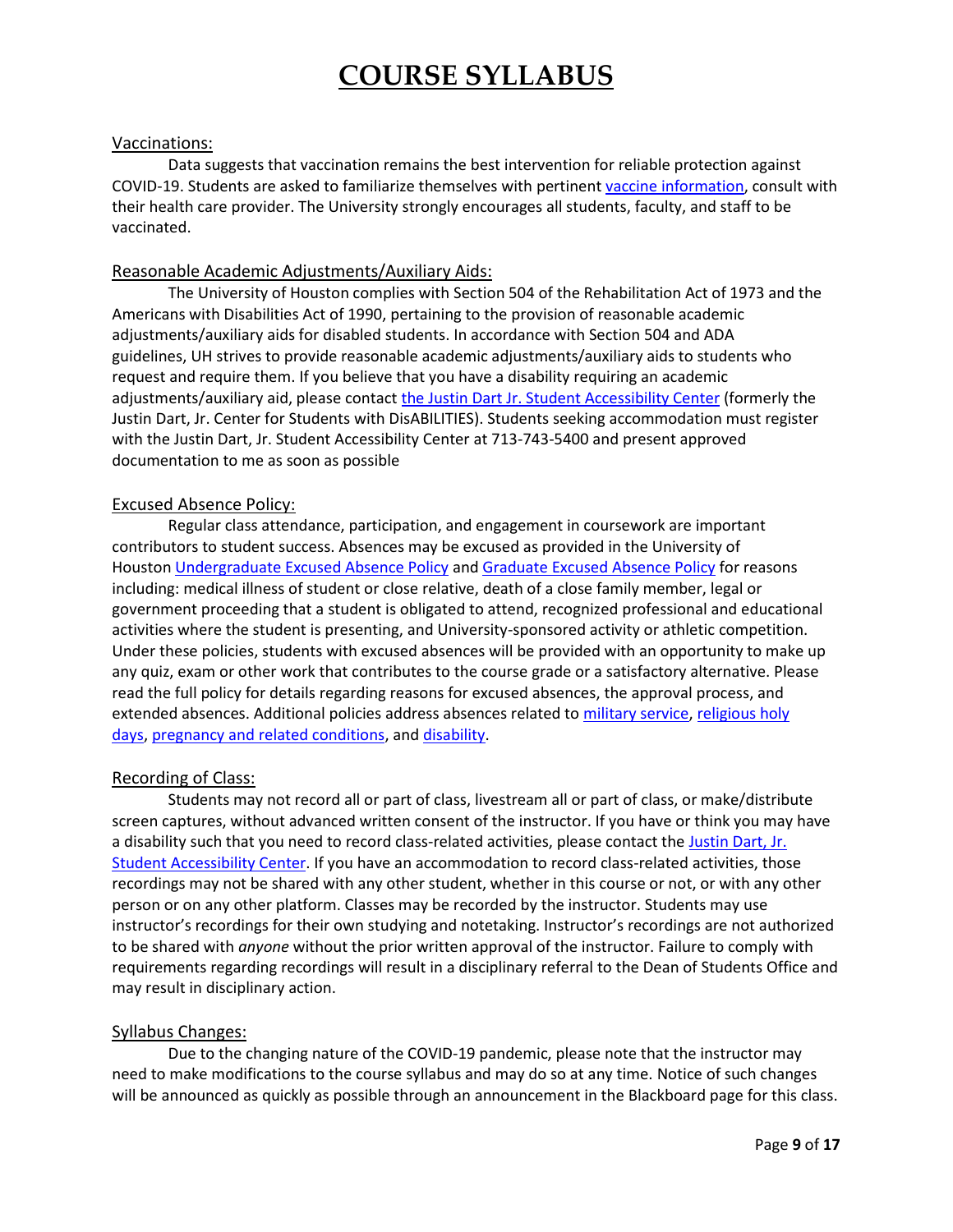#### Face Covering Policy:

To reduce the spread of COVID-19, the University strongly encourages everyone (vaccinated or not) to wear face coverings indoors on campus including classrooms for both faculty and students.

#### Presence in Class:

Your presence in class each session means that you:

- o Are NOT exhibiting any [Coronavirus Symptoms](https://www.uh.edu/covid-19/information/coronavirus-symptoms/) that makes you think that you may have COVID-19
- o Have NOT tested positive or been diagnosed for COVID-19
- $\circ$  Have NOT knowingly been exposed to someone with COVID-19 or suspected/presumed COVID-19

If you are experiencing any COVID-19 symptoms that are not clearly related to a pre-existing medical condition, do not come to class. Please see **[Student Protocols](https://www.uh.edu/covid-19/guidelines-protocols/diagnosis-symptoms/#students)** for what to do if you experience symptoms and [Potential Exposure to Coronavirus](https://www.uh.edu/covid-19/information/potential-exposure-coronavirus/) for what to do if you have potentially been exposed to COVID-19. Consult the (select: [Undergraduate Excused Absence Policy](http://catalog.uh.edu/content.php?catoid=36&navoid=13956) or Graduate Excused Absence [Policy\)](https://uh.edu/provost/policies-resources/student/excused-absence-policy/) for information regarding excused absences due to medical reasons.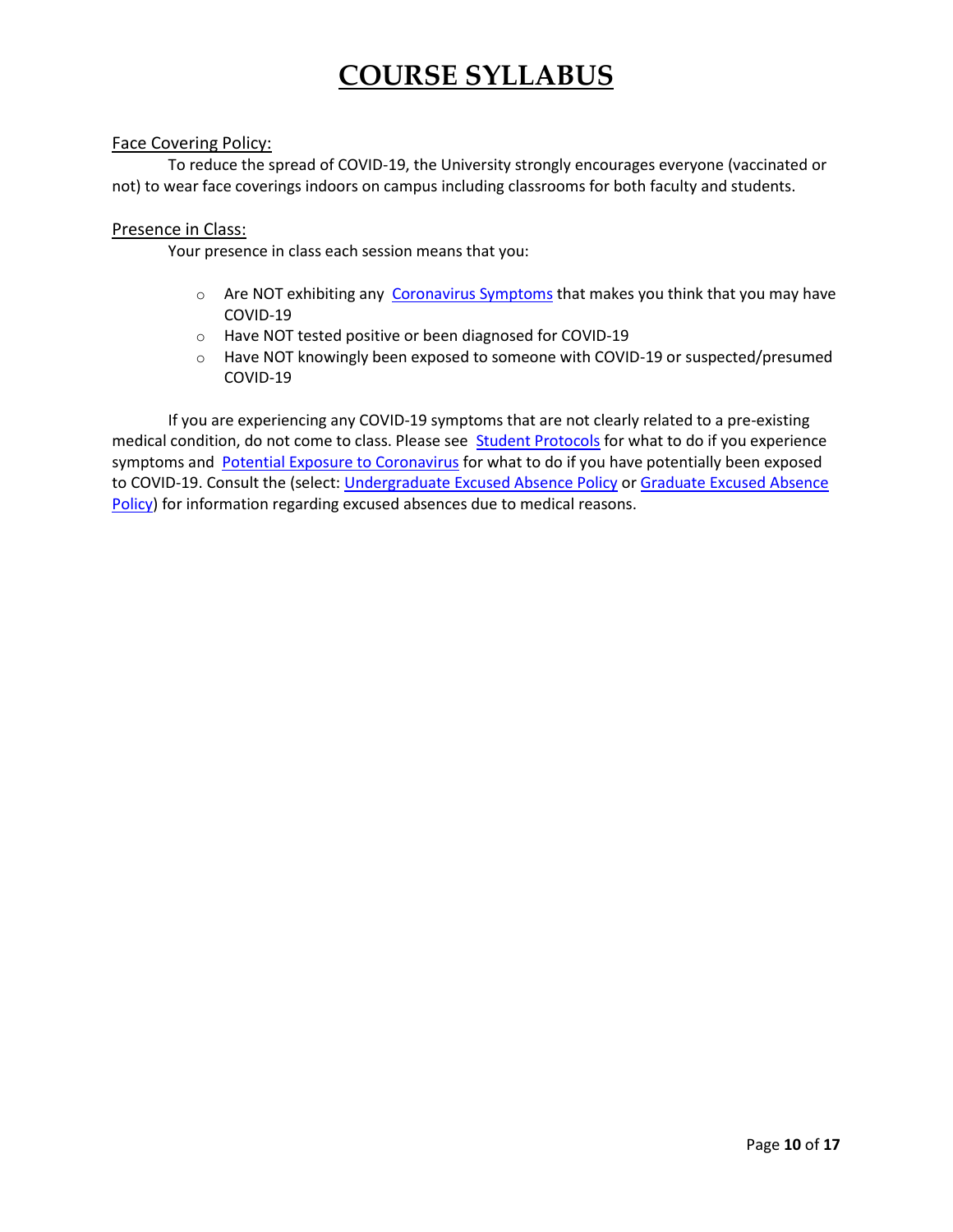### List of discussion/lecture topics (Subject to change by the instructor if necessary):

*\*Note 1\* All assignments are due by 9 PM (Houston time) on the listed date that they are due. \*Note 2\* This class is hybrid, so please pay attention to whether the class is face-to-face or online for a given week. You can find the words "face-to-face" or "online" listed beneath the date for each week.*

*\*Note 3\* For weeks that the class is face-to-face, read the assigned pages before class, and come to class prepared to discuss the assigned readings. The face-to-face classes will be taught using Socratic Method, and have very little lecture by the professor. Thus, it is critical that you come to class prepared during each face-to-face session.*

*\*Note 4\* For weeks that the class is online, you are expected to (1) read the assigned pages in the casebook; (2) listen to recorded lectures and/or video/audio links posted in Blackboard for that week; (3) complete the required initial post and two replies for that week by the 9 PM deadline on Thursday; and (4) attend the live one-hour session that will take place on Thursday from 5:30-6:30 PM (except for Thanksgiving week, when it will take place on Monday from 8:30-9:30 PM). During weeks that the class is online, an announcement may also be made in Blackboard that discuss some part of the course subject-mater for that week, so please routinely check the Blackboard announcements.*

*\*Note 5\* Additional recorded lectures and/or videos may be added to online weeks, so please pay attention to the Blackboard announcements, which will inform you of any such additions.*

| Week Of           | <b>Activities and Assignments</b> | <b>Objectives and Details</b>                                                                                                                                                                                                                                               |
|-------------------|-----------------------------------|-----------------------------------------------------------------------------------------------------------------------------------------------------------------------------------------------------------------------------------------------------------------------------|
|                   |                                   |                                                                                                                                                                                                                                                                             |
| WFFK <sub>1</sub> | Introduction to course            | Go over the syllabus, Term Paper, briefing cases, and overall                                                                                                                                                                                                               |
|                   |                                   | course expectations.                                                                                                                                                                                                                                                        |
| <b>THURS 8/26</b> |                                   |                                                                                                                                                                                                                                                                             |
| (FACE-TO-FACE)    |                                   | Short lecture over some legal terms. The lecture over the<br>remaining terms you can find in Blackboard. (This lecture is<br>not something you are tested on, but it will help you<br>understand some key terms you are likely to encounter while<br>reading the casebook). |
|                   |                                   |                                                                                                                                                                                                                                                                             |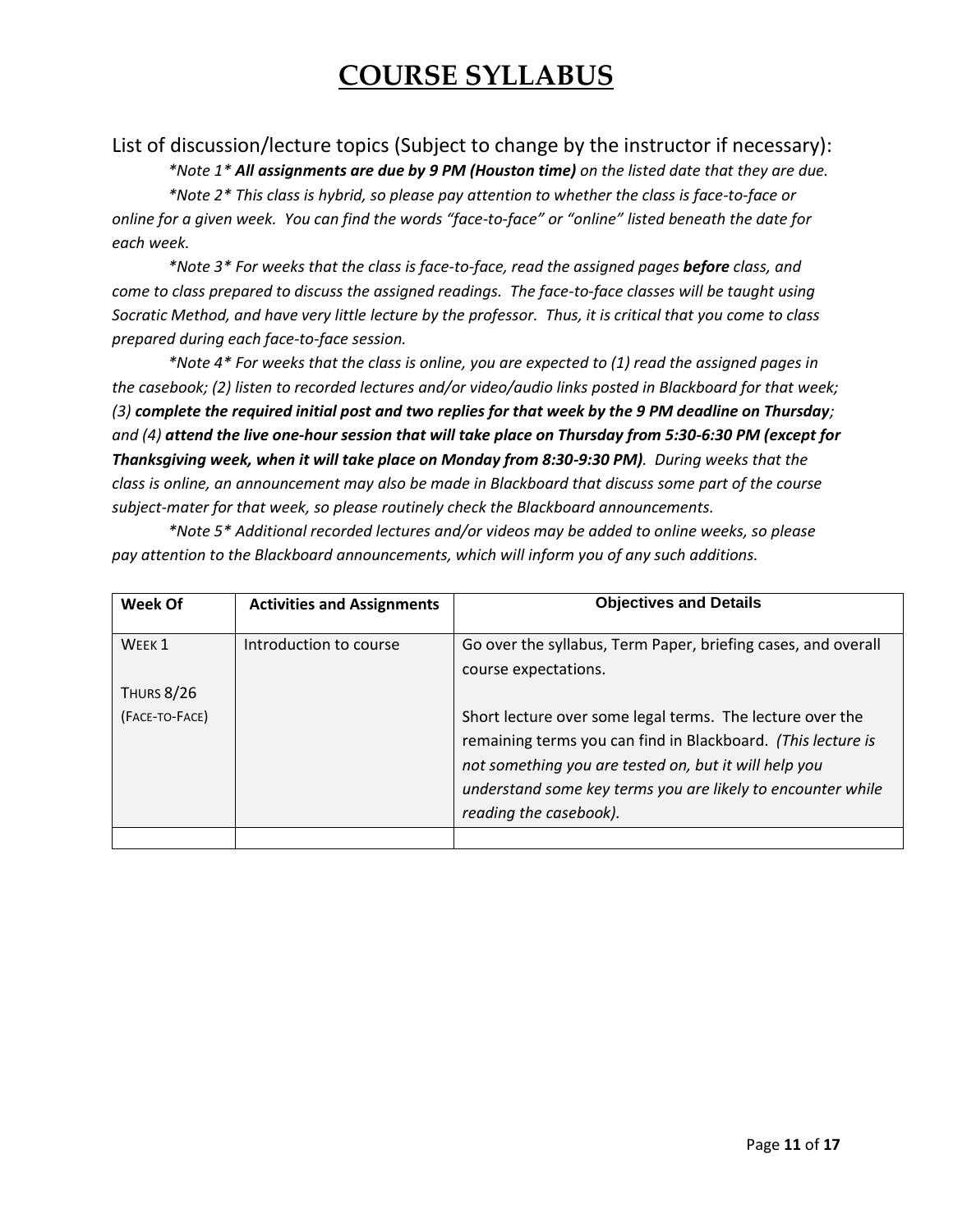| Week Of                       | <b>Activities and Assignments</b>                                                                                                         | <b>Objectives and Details</b>                                                                                                                                                                                                                                                                                   |
|-------------------------------|-------------------------------------------------------------------------------------------------------------------------------------------|-----------------------------------------------------------------------------------------------------------------------------------------------------------------------------------------------------------------------------------------------------------------------------------------------------------------|
| WEEK <sub>2</sub>             | Chapter 1                                                                                                                                 | Introduction                                                                                                                                                                                                                                                                                                    |
|                               | (pages 1-16)                                                                                                                              |                                                                                                                                                                                                                                                                                                                 |
| THURS 9/02<br>(ONLINE)        | And Chapter 2                                                                                                                             | The Constitutional Right to a Hearing                                                                                                                                                                                                                                                                           |
|                               | (pages 17-78)                                                                                                                             |                                                                                                                                                                                                                                                                                                                 |
|                               | Listen to lecture in<br>Blackboard<br>Attend live online session<br>from 5:30-6:30 PM on<br>Thursday.<br><b>Complete initial post and</b> | Lecture over Goldberg v. Kelly (from Chapter 2, starting on<br>page 19.)<br>*Finish lecture over Legal Terms if you have not already.<br>Link for the live session will be provided in a Blackboard<br>announcement at the beginning of the week.<br>Question for the initial post will be found in the "Week 2 |
|                               | two replies for Week 2. Due                                                                                                               | Discussion Thread Forum", and will be available starting on                                                                                                                                                                                                                                                     |
|                               | by 9 PM on Thursday, 9/02.                                                                                                                | the previous Friday.                                                                                                                                                                                                                                                                                            |
| WEEK <sub>3</sub>             |                                                                                                                                           |                                                                                                                                                                                                                                                                                                                 |
|                               | Chapter 3                                                                                                                                 | Administrative Adjudication: Fundamental Problems                                                                                                                                                                                                                                                               |
| THURS 9/09<br>(FACE-TO-FACE)  | (pages 79-158)                                                                                                                            |                                                                                                                                                                                                                                                                                                                 |
|                               |                                                                                                                                           |                                                                                                                                                                                                                                                                                                                 |
| WEEK4                         | Chapter 4                                                                                                                                 | The Process of Administrative Adjudication                                                                                                                                                                                                                                                                      |
| <b>THURS 9/16</b><br>(ONLINE) | (pages 159-226)                                                                                                                           |                                                                                                                                                                                                                                                                                                                 |
|                               | Listen to lecture in<br>Blackboard                                                                                                        | Lecture over J.S. v. Bethlehem A.S.D. (from Chapter 4 starting<br>on page 204.)                                                                                                                                                                                                                                 |
|                               | Attend live online session<br>from 5:30-6:30 PM on<br>Thursday.                                                                           | Link for the live session will be provided in a Blackboard<br>announcement at the beginning of the week.                                                                                                                                                                                                        |
|                               | Complete initial post and<br>two replies for Week 4. Due<br>by 9 PM on Thursday, 9/16.                                                    | Question for the initial post will be found in the "Week 4<br>Discussion Thread Forum", and will be available starting on<br>the previous Friday.                                                                                                                                                               |
|                               |                                                                                                                                           |                                                                                                                                                                                                                                                                                                                 |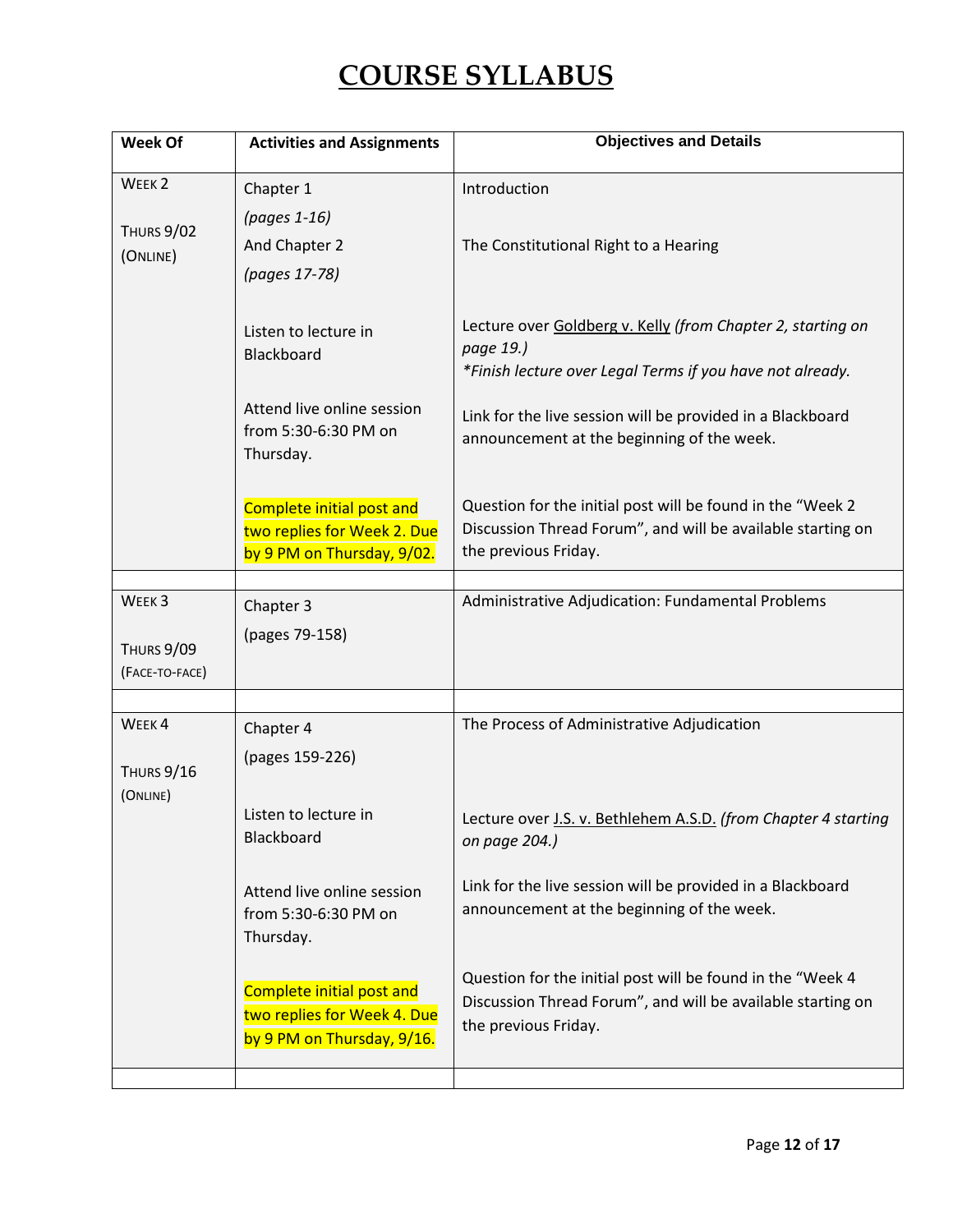| Week Of                                                  | <b>Activities and Assignments</b>                                                             | <b>Objectives and Details</b>                                                                                                                                                       |
|----------------------------------------------------------|-----------------------------------------------------------------------------------------------|-------------------------------------------------------------------------------------------------------------------------------------------------------------------------------------|
| WEEK <sub>5</sub><br><b>THURS 9/23</b><br>(FACE-TO-FACE) | Chapter 5<br>Up to section 5.5<br>(pages 229-285)                                             | <b>Rulemaking Procedures</b>                                                                                                                                                        |
| WEEK <sub>6</sub><br><b>THURS 9/30</b><br>(ONLINE)       | Chapter 5<br>Starting at section 5.5<br>(pages 286-358)                                       | <b>Rulemaking Procedures</b>                                                                                                                                                        |
|                                                          | Listen to both lectures in<br>Blackboard                                                      | Lecture over Chocolate Manufacturers Assn v. Block (from<br>Chapter 5 starting on page 248.)<br>Lecture over Home Box Office, Inc. v. FCC (from Chapter 5<br>starting on page 288.) |
|                                                          | Attend live online session<br>from 5:30-6:30 PM on<br>Thursday.                               | Link for the live session will be provided in a Blackboard<br>announcement at the beginning of the week.                                                                            |
|                                                          | <b>Complete initial post and</b><br>two replies for Week 6. Due<br>by 9 PM on Thursday, 9/30. | Question for the initial post will be found in the "Week 6<br>Discussion Thread Forum", and will be available starting on<br>the previous Friday.                                   |
| WEEK <sub>7</sub>                                        | Chapter 6                                                                                     | <b>Policymaking Alternatives</b>                                                                                                                                                    |
| <b>THURS 10/07</b><br>(FACE-TO-FACE)                     | (pages 359-422)                                                                               |                                                                                                                                                                                     |
|                                                          |                                                                                               |                                                                                                                                                                                     |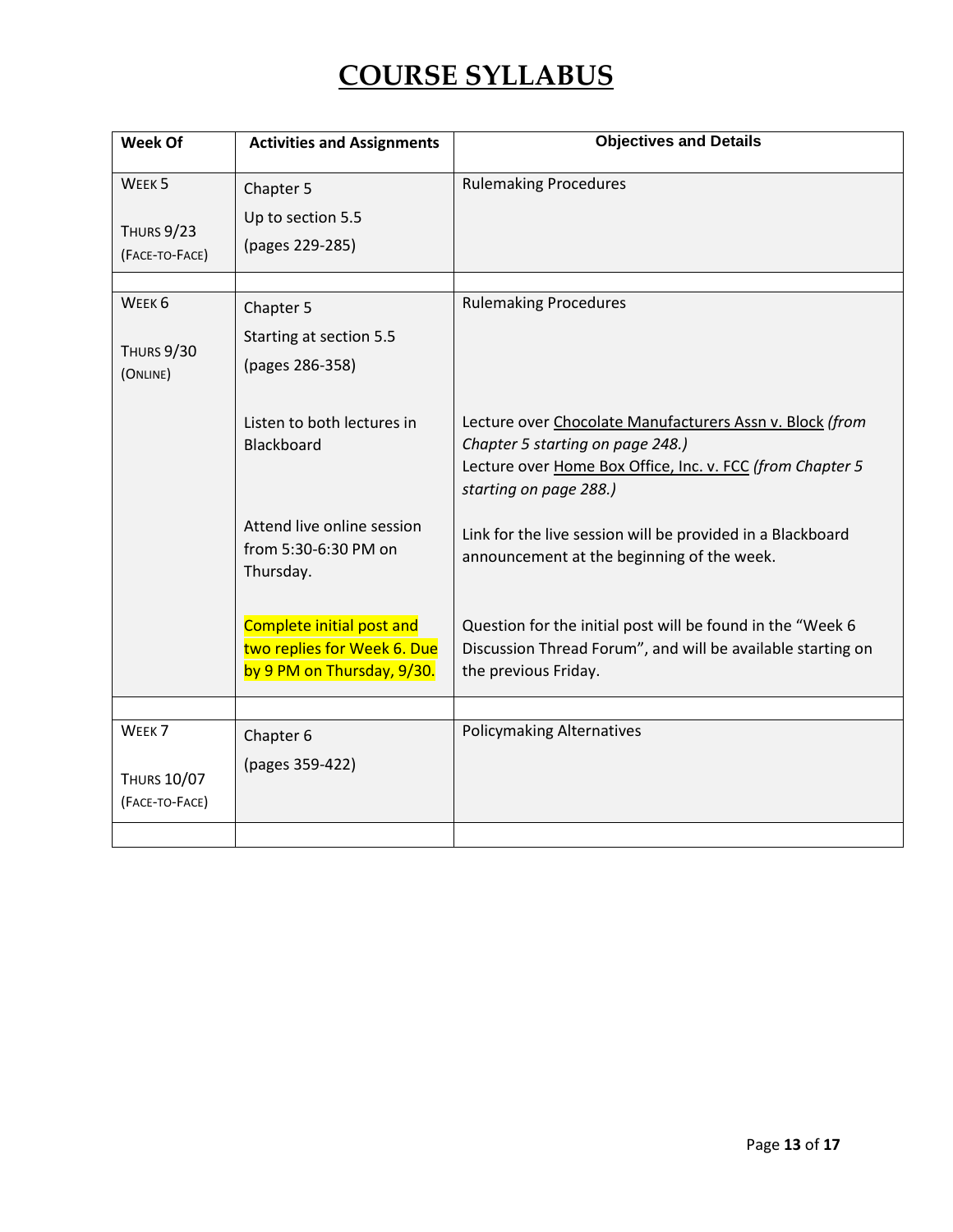| Week Of                                                   | <b>Activities and Assignments</b>                                                       | <b>Objectives and Details</b>                                                                                                                     |
|-----------------------------------------------------------|-----------------------------------------------------------------------------------------|---------------------------------------------------------------------------------------------------------------------------------------------------|
| WEEK <sub>8</sub><br><b>THURS 10/14</b><br>(ONLINE)       | Chapter 7<br>Up to Section 7.5<br>(pages 423-490)                                       | Control of Agencies by the Political Branches of Government                                                                                       |
|                                                           | Listen to oral arguments for<br>selected case in Blackboard.                            | Oral arguments over Lucia v. SEC (from Chapter 7 starting on<br>pages 499 and 529.) - This helps set up class discussion for<br>next week.        |
|                                                           | Attend live online session<br>from 5:30-6:30 PM on<br>Thursday.                         | Link for the live session will be provided in a Blackboard<br>announcement at the beginning of the week.                                          |
|                                                           | Complete initial post and<br>two replies for Week 8. Due<br>by 9 PM on Thursday, 10/14. | Question for the initial post will be found in the "Week 8<br>Discussion Thread Forum", and will be available starting on<br>the previous Friday. |
| WEEK <sub>9</sub><br><b>THURS 10/21</b><br>(FACE-TO-FACE) | Chapter 7<br><b>Starting at Section 7.5</b><br>(pages 491-548)                          | Control of Agencies by the Political Branches of Government                                                                                       |
|                                                           | And Chapter 8<br>(pages 549-576)                                                        | Freedom of Information and Other Open Government Laws                                                                                             |
|                                                           |                                                                                         |                                                                                                                                                   |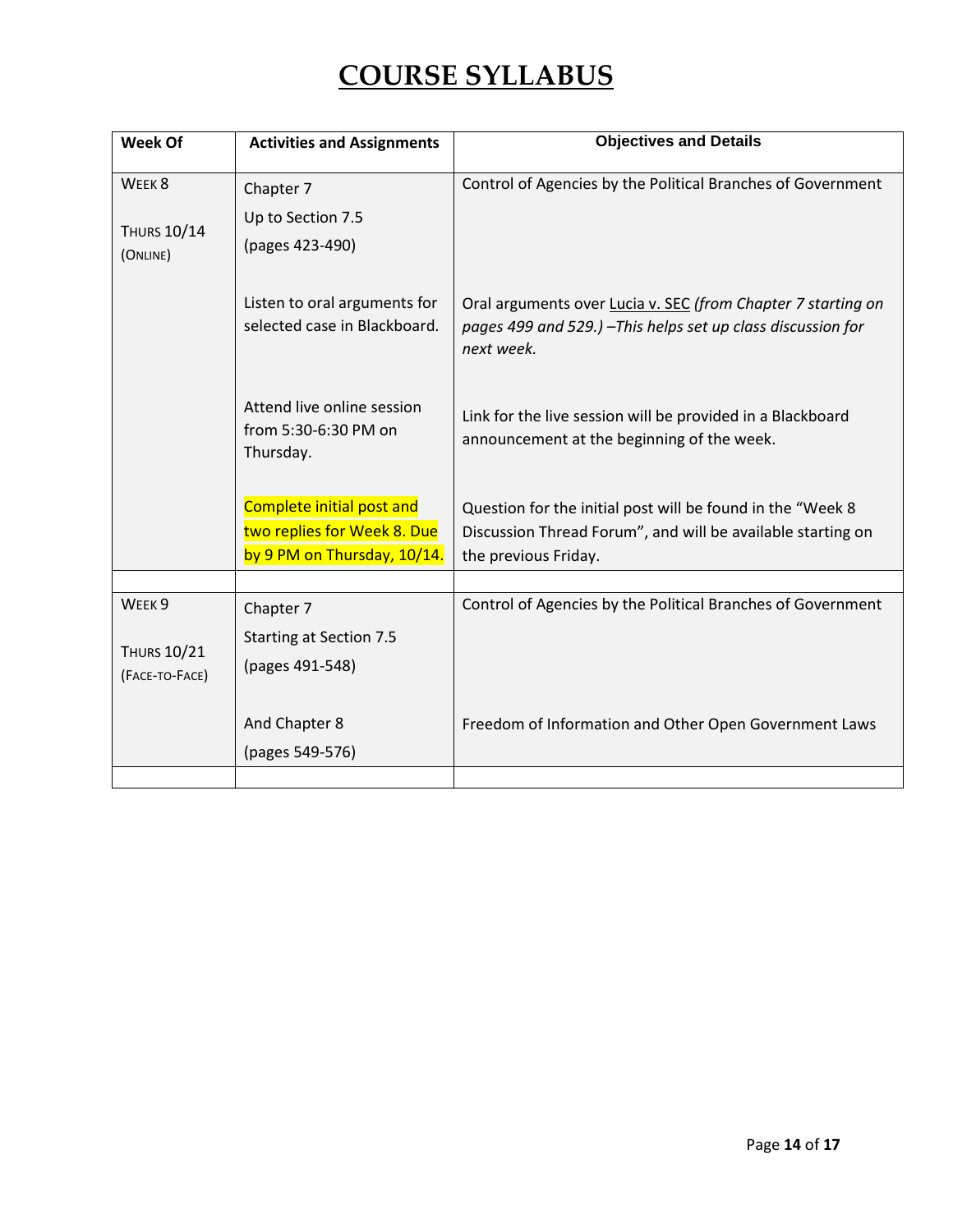| Week Of                                         | <b>Activities and Assignments</b>                                                           | <b>Objectives and Details</b>                                                                                                                            |
|-------------------------------------------------|---------------------------------------------------------------------------------------------|----------------------------------------------------------------------------------------------------------------------------------------------------------|
| <b>WEEK 10</b>                                  | Chapter 9                                                                                   | Scope of Judicial Review                                                                                                                                 |
| <b>THURS 10/28</b><br>(ONLINE)                  | Up to Section 9.3<br>(pages 577-655)                                                        |                                                                                                                                                          |
|                                                 | Listen to lecture in<br><b>Blackboard</b>                                                   | Lecture over Christopher v. SmithKline Beecham Corp. (from<br>Chapter 9 starting on page 654.) - This case will also be<br>discussed in class next week. |
|                                                 | Attend live online session<br>from 5:30-6:30 PM on<br>Thursday.                             | Link for the live session will be provided in a Blackboard<br>announcement at the beginning of the week.                                                 |
|                                                 | Complete initial post and<br>two replies for Week 10.<br>Due by 9 PM on Thursday,<br>10/28. | Question for the initial post will be found in the "Week 10<br>Discussion Thread Forum", and will be available starting on<br>the previous Friday.       |
| WEEK 11<br><b>THURS 11/04</b><br>(FACE-TO-FACE) | Chapter 9<br>Starting at Section 9.3<br>(pages 656-692)                                     | Scope of Judicial Review                                                                                                                                 |
|                                                 |                                                                                             | The last day to drop and receive a "W" is Thursday 11/04.                                                                                                |
|                                                 |                                                                                             |                                                                                                                                                          |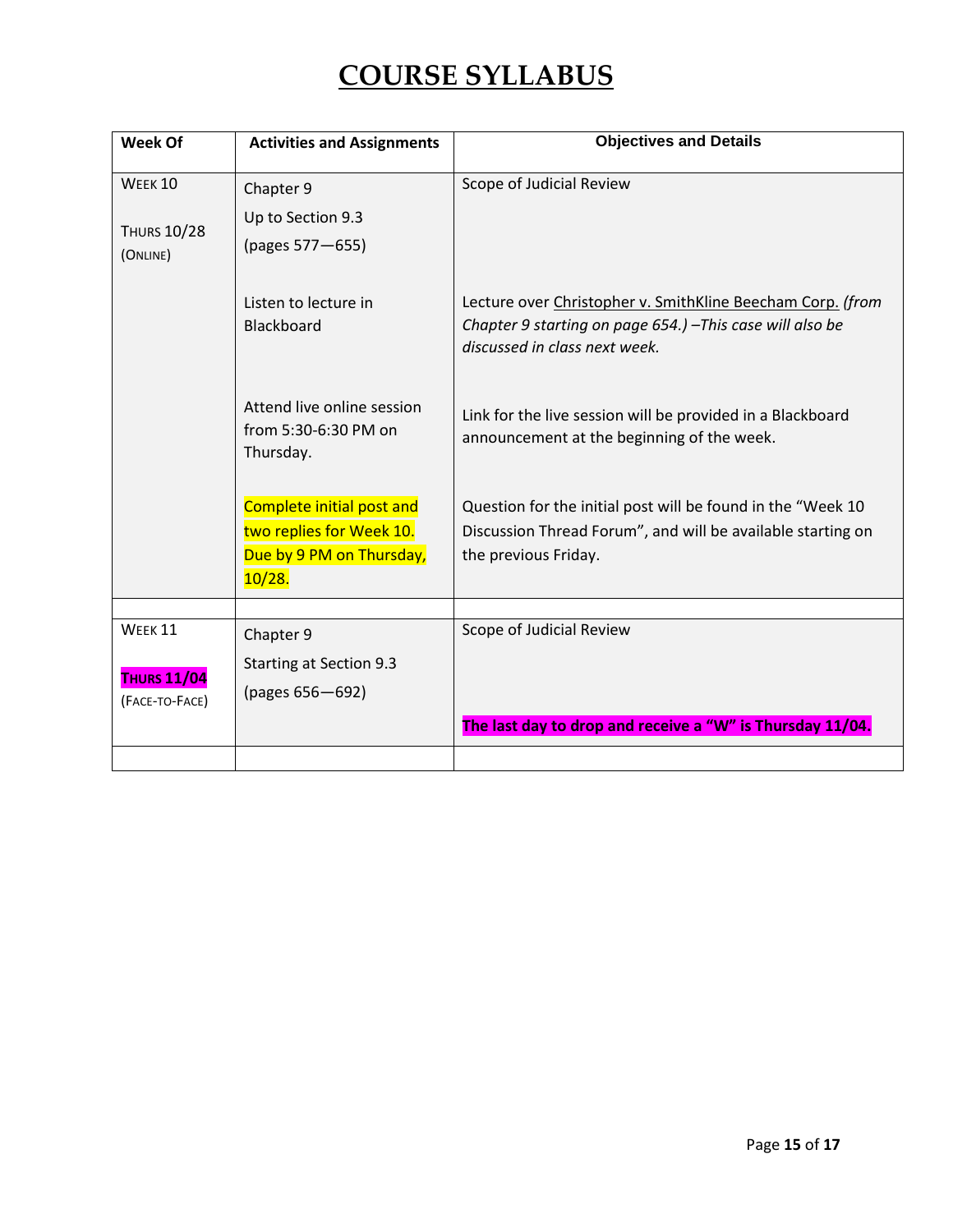| Week Of                                                    | <b>Activities and Assignments</b>                                                           | <b>Objectives and Details</b>                                                                                                                      |
|------------------------------------------------------------|---------------------------------------------------------------------------------------------|----------------------------------------------------------------------------------------------------------------------------------------------------|
| WEEK <sub>12</sub><br><b>THURS 11/11</b>                   | Chapter 10<br>(pages 693-742)                                                               | <b>Reviewability of Agency Decisions</b>                                                                                                           |
| (ONLINE)                                                   | Listen to lecture in<br><b>Blackboard</b>                                                   | Lecture over Abbott Laboratories v. Gardner (from Chapter 11<br>starting on page 790.) - This helps set up class discussion for<br>next week.      |
|                                                            | Attend live online session<br>from 5:30-6:30 PM on<br>Thursday.                             | Link for the live session will be provided in a Blackboard<br>announcement at the beginning of the week.                                           |
|                                                            | Complete initial post and<br>two replies for Week 12.<br>Due by 9 PM on Thursday,<br>11/11. | Question for the initial post will be found in the "Week 12<br>Discussion Thread Forum", and will be available starting on<br>the previous Friday. |
| WEEK <sub>13</sub><br><b>THURS 11/18</b><br>(FACE-TO-FACE) | Chapter 11<br>(pages 743-810)<br>Finish working on Term<br>Paper                            | Standing to Seek Judicial Review and the Timing of Judicial<br>Review                                                                              |
|                                                            |                                                                                             |                                                                                                                                                    |